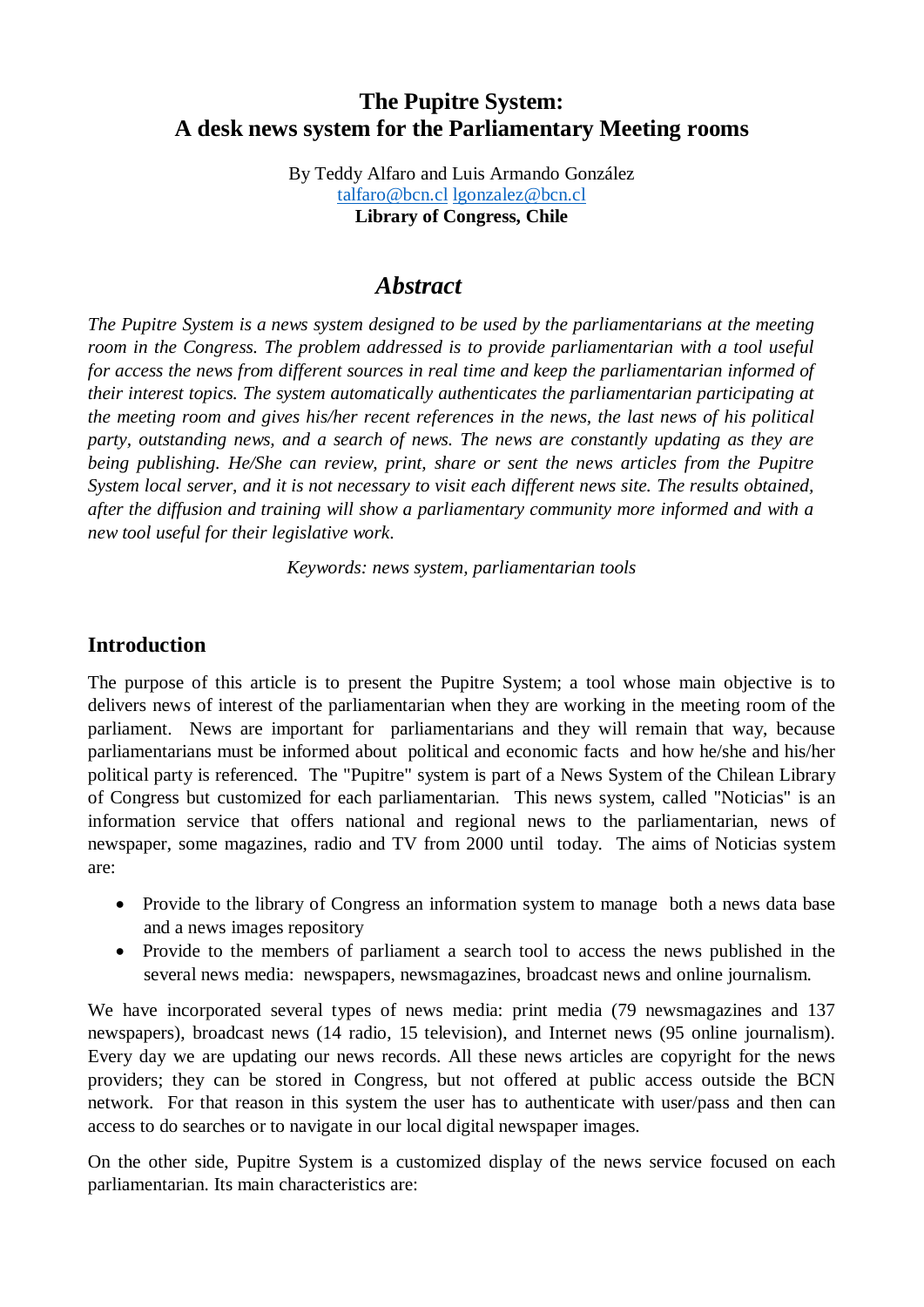- Automatic authentication in the computer of the meeting room assigned to each parliamentarian
- On-the-fly query over our data of the last news in which the parliamentarian is mentioned
- On-the-fly query over our data of the last news in which the political party of the parliament is mentioned
- Outstanding news of the last weeks
- Topics, a set of searches saved for the parliamentarian that can be retrieved with updated news.
- News search, by date, by news media.
- Access to local digital newspaper images (to leaf through newspapers)

The access for Pupitre system was installed on the screen of each computer of the parliamentarian in both meeting rooms, Senate (38 senators) [1] and Chamber of Deputies (120 deputies) [2]. Figure 1 is the dashboard of Pupitre, and it shows the scheme of parliamentarian distribution in each meeting room.



Fig. 1 Chamber of Deputies and Senate.

# **My News and My Political Party**

When a parliamentarian uses the access, it occurs an automatic authentication because the computer sends a unique private key. By default the system shows "Mi prensa" (My News), a hit list of the most recent news where the name of the parliamentarian appears mentioned in the title or in the detail of the article. This can be appreciated in figure 2-A, the button "Mi prensa" is active and it shows 15 hits, and in the figure 2-B the button "Mi partido" is active and it shows the hits list. A hit is one of the results of the list of results, it corresponds to a reference that contains basic information of the article: title, news media, publishing date, number of the page, section, duration.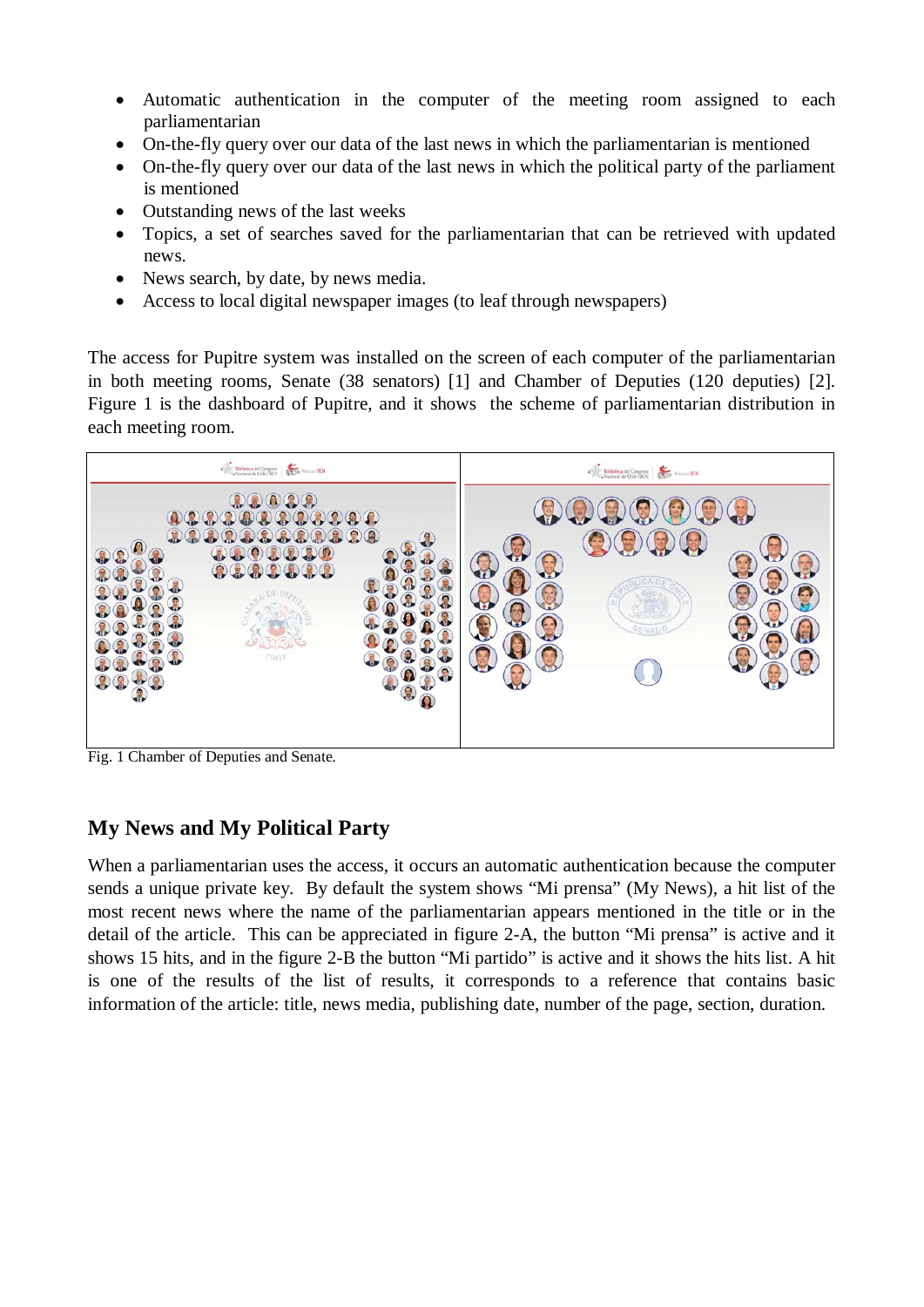| Diputada<br>NAME                                                                                                                                                                                                                                                            | Kiosco de diarios y revistas           |                    |  |
|-----------------------------------------------------------------------------------------------------------------------------------------------------------------------------------------------------------------------------------------------------------------------------|----------------------------------------|--------------------|--|
| Distrito 10<br>Partido Unión Demócrata Independiente                                                                                                                                                                                                                        | Mapa de noticias                       |                    |  |
|                                                                                                                                                                                                                                                                             | Comentarios / Sugerencias              |                    |  |
| Q Buscador<br>Mi partido<br>Noticias destacadas<br>Mi prensa                                                                                                                                                                                                                |                                        |                    |  |
| <b>NAME</b><br>1-15 de 39, noticias de:<br>en los último treinta dias.                                                                                                                                                                                                      | FILTRO DE MEDIOS                       |                    |  |
| Diputadas piden sancionar difusión de fotos íntimas &<br>Las Ultimas Noticias, p. 13, 10 Enero 2016                                                                                                                                                                         | Limpiar selección                      | Filtrar            |  |
| UDI pide investigar otros terrenos de nuera de Bachelet &                                                                                                                                                                                                                   | Camara.cl                              | G                  |  |
| La Tercera, p. 22, 9 Enero 2016                                                                                                                                                                                                                                             | El Mercurio de Valparaiso              | G                  |  |
| Un nuevo golpe a la confianza &<br>El Mercurio_Valparaiso, p. 10, 9 Enero 2016                                                                                                                                                                                              | El Dinamo                              | Ø                  |  |
| Vamos Mujer critica foco ideológico de programa de Presidenta Bachelet &                                                                                                                                                                                                    | La Tercera                             | ๏                  |  |
| El Mercurio, Cuerpo C, p. 6, 9 Enero 2016                                                                                                                                                                                                                                   | Radio Cooperativa.cl                   | Ø<br>◙             |  |
| Diputados piden explicación por otros terrenos de Compagnon &<br>La Segunda, p. 8, 8 Enero 2016                                                                                                                                                                             | La Nación.cl                           | Ø                  |  |
| Vinculan a Natalia Compagnon con trazado eléctrico Cardones-Polpaico &                                                                                                                                                                                                      | The Clinic Online<br>Crónica - Chillán | Ø                  |  |
| El Mercurio_Valparaiso, p. 4, 8 Enero 2016                                                                                                                                                                                                                                  |                                        |                    |  |
|                                                                                                                                                                                                                                                                             |                                        |                    |  |
| Biblioteca del Congreso<br>Nacional de Chile / BCN<br>Noticias BCN                                                                                                                                                                                                          | La Segunda<br>Loc Ultimor Notician     | Sobre Noticias BCN |  |
| Senador                                                                                                                                                                                                                                                                     |                                        |                    |  |
| <b>NAME</b>                                                                                                                                                                                                                                                                 | Kiosco de diarios y revistas           |                    |  |
| Circunscripción 5<br>Partido Demócrata Cristiano                                                                                                                                                                                                                            | Mapa de noticias                       |                    |  |
|                                                                                                                                                                                                                                                                             | Comentarios / Sugerencias              |                    |  |
| Mi partido<br>Noticias destacadas<br>Q Buscador<br>Mi prensa<br>Mis temas                                                                                                                                                                                                   |                                        |                    |  |
| 1-15 de 29, noticias de: Political Party<br>i en los último treinta dias.                                                                                                                                                                                                   | FILTRO DE MEDIOS                       |                    |  |
| Democracia Cristiana realizó proclamación de Candidatos al Concejo Municipal puertovarino &                                                                                                                                                                                 | Limpiar selección                      | Filtrar            |  |
| El Heraldo Austral_Puerto Varas, p. 5, 6 Enero 2016                                                                                                                                                                                                                         | El Centro - Talca                      | Ø                  |  |
| Alcaldes se enfocan en las obras previo a la elecciones municipales &<br>El Diario Austral _Osorno, p. 2-3, 6 Enero 2016                                                                                                                                                    | Las Noticias de Malleco                | $\bullet$          |  |
| Dura respuesta DC a grupo falangista que se desmarcó y criticó al Gobierno &<br>El Mercurio _Valparaiso, p. 7, 5 Enero 2016                                                                                                                                                 | Radio Cooperativa.cl                   | ℯ<br>€             |  |
| Cautela en partidos de la Nueva Mayoría ante candidatura de Rodrigo Sepúlveda &                                                                                                                                                                                             | El Mostrador<br>El Sur - Concepción    | ℯ                  |  |
| El Centro_Talca, p. 4, 5 Enero 2016                                                                                                                                                                                                                                         | El Mercurio de Valparaiso              | ◙                  |  |
| Militantes DC responden a facción crítica y dan apoyo "fuerte y claro" a las reformas G<br>Radio Cooperativa.cl, 4 Enero 2016                                                                                                                                               | Tribuna de Los Ángeles                 | ❶                  |  |
| Diputados volverán a solicitar comisión que investigue el proyecto Cardones - Polpaico &<br>El Mercurio_Valparaiso, p. 5, 7 Enero 2016<br>Ex ministros, subsecretarios y militantes históricos de la DC piden una profunda corrección al rumbo del<br>Gobierno <sup>C</sup> | Radio Bio-Bio                          | O<br>❶<br>❶<br>❶   |  |

Fig. 2-A On top shows a hit list of the parliamentarian, 2-B the bellow image shows a hit list of the political party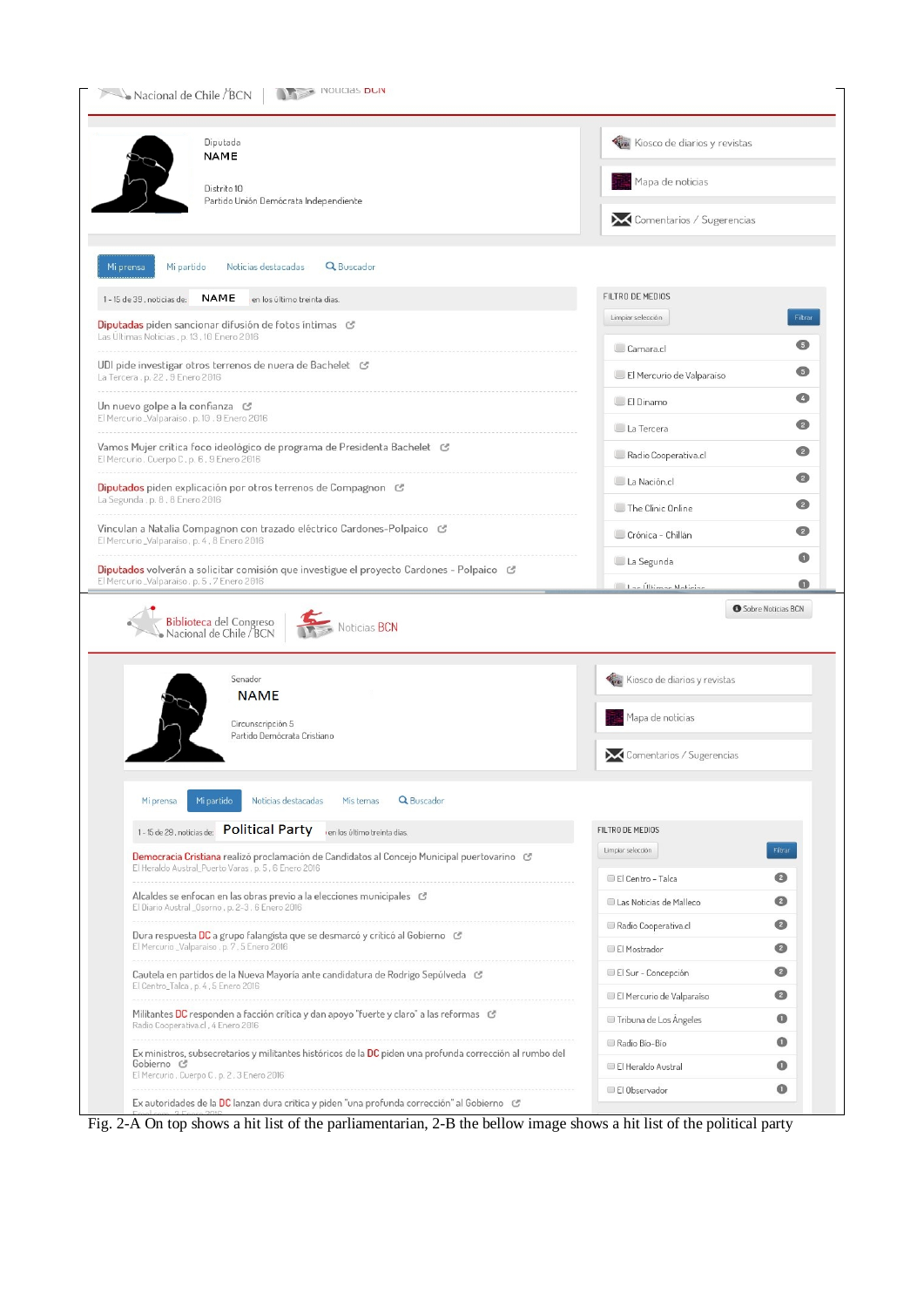In both image, figure 2-A and 2-B, we can see the first area on top with the image of the parliamentarian and the information about her/his zone and her/his political party and other link contacts. After that is the hit list of the parliamentarian or political party instant search and in the right column, it appears a summary amount of the results group by news media. Doing click over the hit, it can access details. In the detail of the news article the user has available the full text article with its corresponding image for magazine or newspaper news, sound for radio news, video for TV news.

#### **Outstanding News and News Map**

When the articles are indexed in our search engine [3, 4], they are categorized and some subjects are extracted automatically applying cluster similarity and graph theoretic matching algorithm. According to the subjects frequency and similarity [3, 5], we can obtain some groups of subjects we call "Noticias destacadas" (Outstanding News), they represent a set of news that are being widely dealt by the press in the last days.



Fig. 3. In the left, it is shown outstanding news with 10 subjects, and in the right, it is shown the evolution of the subjects through time.

That can be appreciated in figure 3. In the left it is presented a list of the 10 more mentioned subjects in the news for the last day. If the user clicks over the subject, a hits list is displayed. On the other hand, at the right side we can see a graph: the x axis is the day, the y axis represents the subjects without order. This graph shows the evolution of the subjects in the last 7 days. The line represents the continuity a subject (cluster), the brighter represents the amount of news, and the thicker the line, the higher quality of similarity. A subject can evolve in two or more subjects.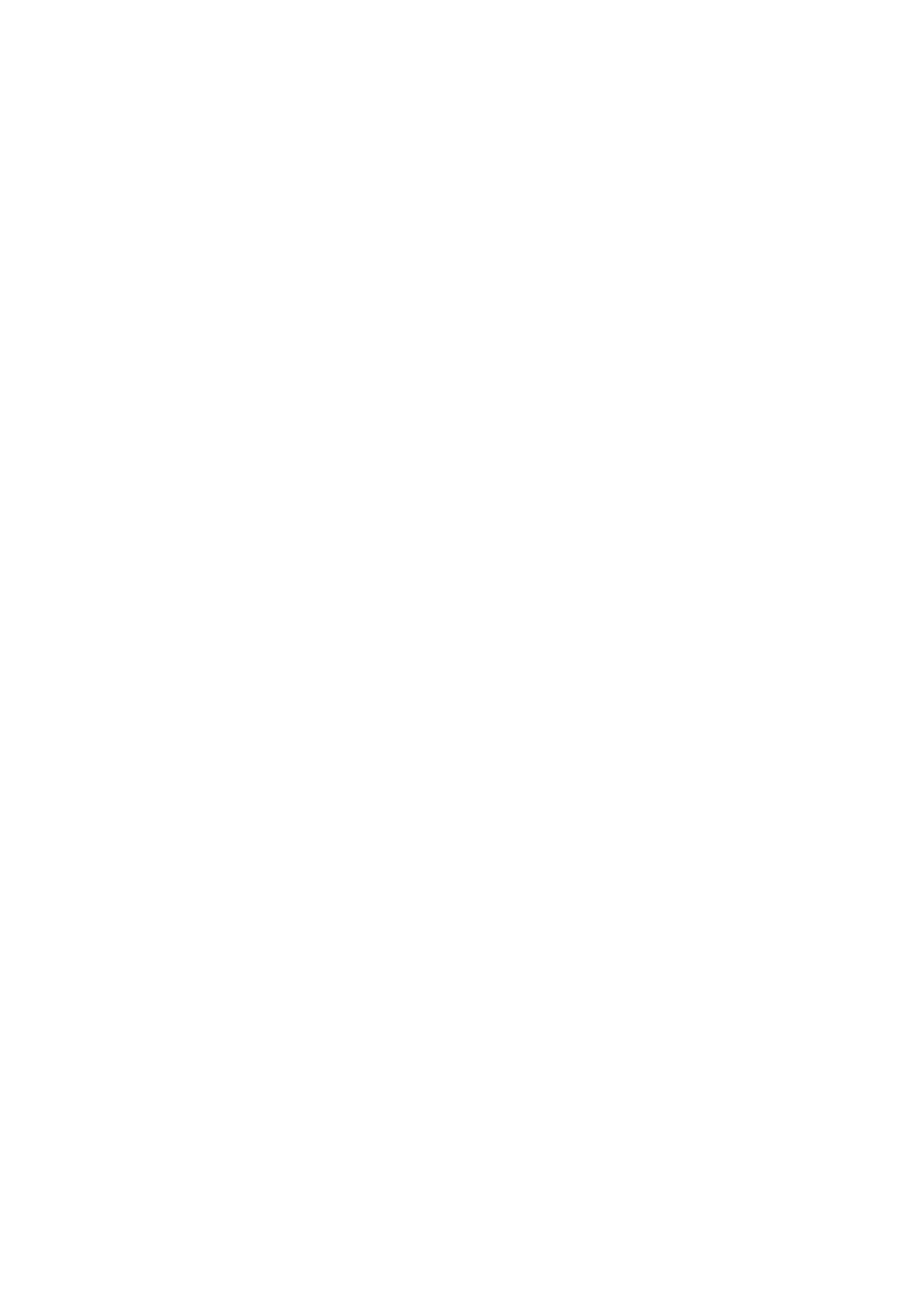## **My Topics and Searches**

The parliamentarian can search using several keywords, and he/she can filter the results by range date or group of news media, until finding what he/she is looking for. The keywords represent a topic of interest, they have a group of media and a range date (1 week, 2 months) associated, and they can be saved in the system as a personal topics list "Mis temas". This way, each time the parliamentarian enters the system reviews his/her custom searches and the pupitre system automatically retrieves fresh published news respect to each topic.

| Mi prensa<br>Mi partido                                                                                                                                           | Mis temas<br>Noticias destacadas | Q Buscador                                               |
|-------------------------------------------------------------------------------------------------------------------------------------------------------------------|----------------------------------|----------------------------------------------------------|
| En todos los me<br>15/12/2015                                                                                                                                     | 論<br>繭<br>15/01/2016             | Si lo desea, puede agregar esta<br>consulta a sus temas: |
| gratuidad en educacion                                                                                                                                            | <b>Q</b> Buscar                  | <b>三</b> Agregar a Mis temas                             |
| 1-15 de 3.123, noticias de: gratuidad<br>en educacion                                                                                                             | Ordenar por lo más reciente      | <b>FILTRO DE MEDIOS</b>                                  |
|                                                                                                                                                                   |                                  | Limpiar selección<br>Filtrar                             |
| Autoridades del Maule acompañaron en proceso de matrícula a<br>beneficiados con Gratuidad 2016 (*<br>La Prensa de Curicó, p. 6, 15 Enero 2016                     |                                  | (166)<br>La Tercera                                      |
|                                                                                                                                                                   |                                  | <b>CIRCLE</b><br>El Mercurio                             |
| Alumnos del Valle de Aconcagua serán parte del primer proceso<br>de derecho a la gratuidad en educación superior &<br>El Trabajo, San Felipe, p. 8, 15 Enero 2016 |                                  | <b>GTR3</b><br>EmoLcom                                   |
|                                                                                                                                                                   |                                  | <b>CISD</b><br>La Tercera Opline                         |
| Alumna egresada del Liceo República Argentina que estudiará<br>Enfermería con gratuidad universitaria recibe reconocimiento C                                     |                                  | CD<br>El Mostrador                                       |
| El Diario de Aysén, p. 10, 15 Enero 2016                                                                                                                          |                                  | (79)<br>FI Mercurio de                                   |
| Gratuidad en la educación superior, una realidad G                                                                                                                |                                  | Valparaiso                                               |
|                                                                                                                                                                   |                                  |                                                          |

Fig. 4 Searching "gratuidad en educación" and the button "Agregar a Mis temas" is active.

For example, if the parliamentarian had a topic saved with the keywords "free education" in the last week in all media, he/she can access to this topic next day, or next week and the system delivers current news relative updated. In other words, each time that he/she access to the topic the hits are the latest. In figure 4 we can appreciate the results of a query and the button "Agregar a mis Temas" (Save the topic) is active (button in the right top). If we click in the button, the topic is saved and to retrieve the topic we need to go to the "Mis Temas". The figure 5 shows the custom topic that had been saved and each topic shows some hits of latest news.

|   | Mi partido                             | Noticias destacadas                                              | Mis temas<br>Q Buscador                                                               |                                 |
|---|----------------------------------------|------------------------------------------------------------------|---------------------------------------------------------------------------------------|---------------------------------|
|   |                                        | Temas registrados en el Sistema de Noticias.                     | <b>面</b> Borrar todos                                                                 | <b>III</b> Borrar seleccionados |
|   |                                        |                                                                  |                                                                                       |                                 |
|   |                                        | aluviones damnificados lluvias tormenta ensurar                  |                                                                                       |                                 |
| G |                                        |                                                                  | LA ENCICLOPEDIA DEL ANO De la A a la Z Las palabras que definieron el 2015 (PARTE I)  |                                 |
|   |                                        | 2015/12/19, La Tercera, p.1-2-3-4-5-6-8-9-10-12, Tendencias      |                                                                                       |                                 |
|   | + Ver todos los resultados             |                                                                  |                                                                                       |                                 |
|   |                                        | reforma educacional 2015-03-25                                   |                                                                                       |                                 |
|   | 15/01/2016, Pulso, p.30.               | que tuvieron una gran distancia en la implementación" C          | Carlos Montes: "Se perdió el apoyo popular en reformas que tienen una gran base, pero |                                 |
|   | 15/01/2016, El Centro, Talca, p.4.     | Autoridades visitan a joven que obtuvo gratuidad en la región C  |                                                                                       |                                 |
|   |                                        | Jóvenes de familias vulnerables de mejor rendimiento académico C |                                                                                       |                                 |
|   | 15/01/2016, La Región, Coguimbo, p.10, |                                                                  |                                                                                       |                                 |
|   | 15/01/2016, La Estrella Arica, p.4,    | Rectores buscan la unidad de las Ues &                           |                                                                                       |                                 |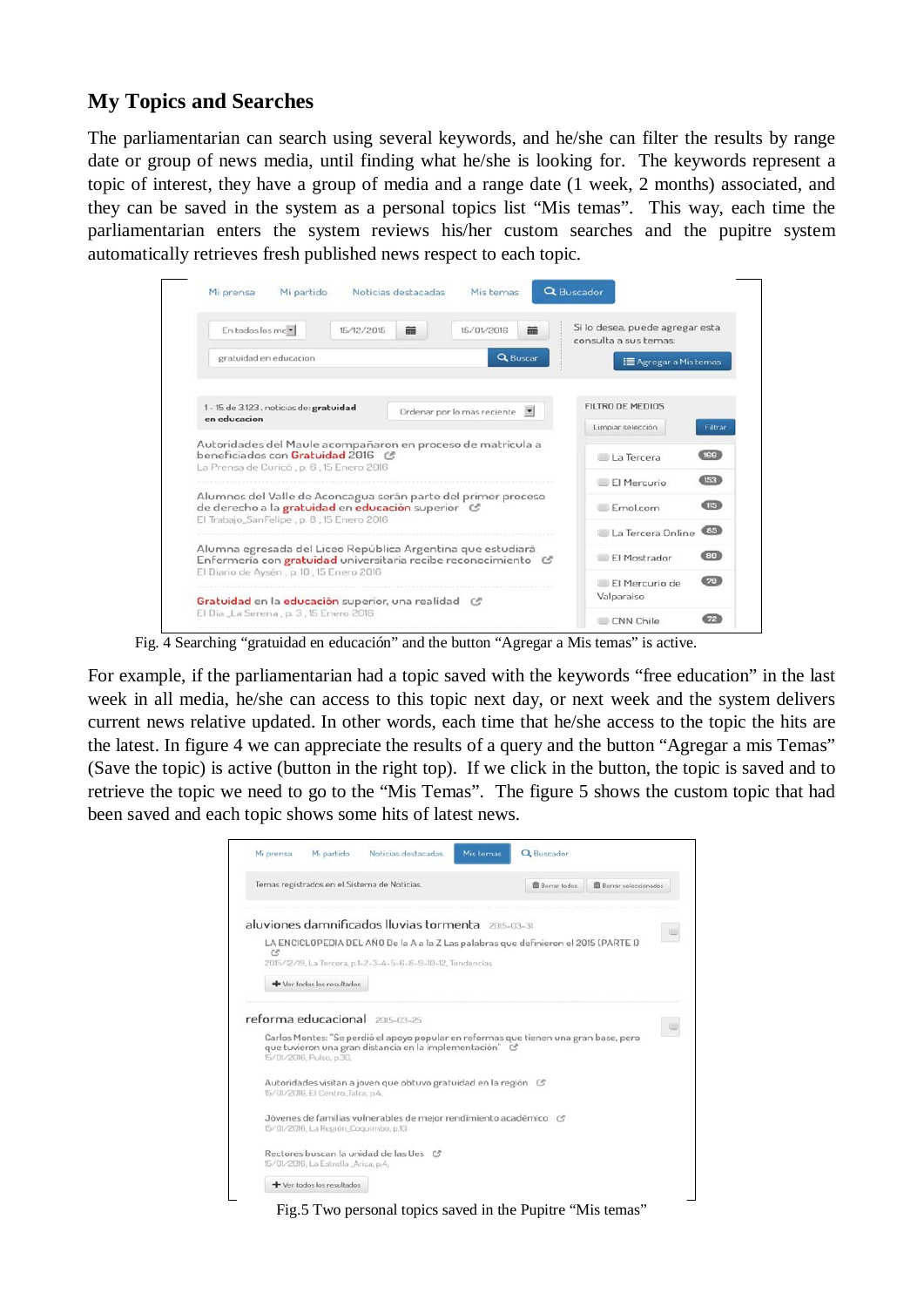## **Technology Architecture**

All days and during the day, a provider of news is responsible of the digitalization process or capture of news, and sends the data to our database. The news arrive at the system as they are published and the digitalization process has finished.

From the technological side, Pupitre System was wrote in python language using the plone framework and JavaScript for the presentation layer, Postgres as database engine, Autonomy as search engine, Readspeaker for speak the texts, Apache/Ldap for authentication and Debian as operating system.



Fig. 6: Technology architecture of the news system.

As soon as the news are received in the data base, they are indexed for our full text search engine Autonomy [3], which is responsible for resolving the query of Noticias and Pupitre systems. All the access to the systems are checked by the LDAP [6] system that contains the information of all users of the system: Senate, Chamber of Deputies and Library of Congress. The quality process and technical support are developed by the group of work of the Library of Congress, they use the Noticias Manager system to correct news and also they it coordinates with the provider to solve data problems. This process can be seen in figure 6.

### **Conclusions and Future Work**

The library of Congress of Chile developed a powerful tool of news with customized information for each parliamentarian that delivers: news, topics and contingency in a one system, and it is not necessary to be visiting multiple web sites of the news media. An automatic authenticate procedure was implemented in the meeting rooms of the Congress in order to facilitate the access to the system, and this way keeping our parliamentarians well informed.

Today system is working without training or promotion. We are developing the strategy to make the product known in the parliamentarian community. The results to obtain will show a parliamentary community more informed and with a new tool useful for their legislative work.

In the future, we want to give access to Pupitre through the parliamentarian's cellphone and tablets, for that reason we are testing authentication of the MAC address (in Android system) or ID of